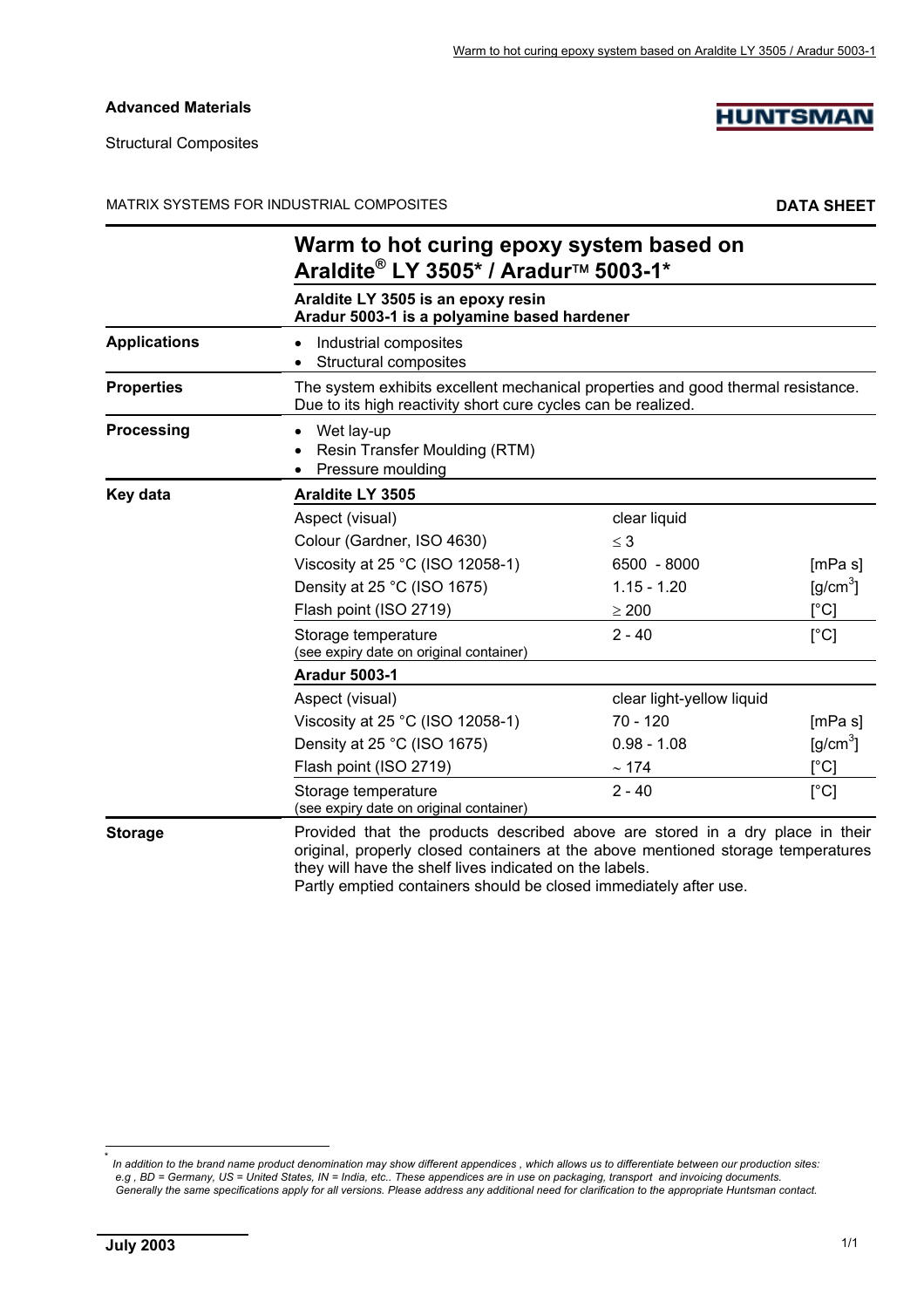# **Processing data**

| Mix ratio                           | Components                                                                                                                                                                                                                                                                                                                                                                                                                                                                                                                   | Parts by weight | Parts by volume          |
|-------------------------------------|------------------------------------------------------------------------------------------------------------------------------------------------------------------------------------------------------------------------------------------------------------------------------------------------------------------------------------------------------------------------------------------------------------------------------------------------------------------------------------------------------------------------------|-----------------|--------------------------|
|                                     | Araldite LY 3505<br>Aradur 5003-1                                                                                                                                                                                                                                                                                                                                                                                                                                                                                            | 100<br>20       | 100<br>22                |
|                                     | We recommend that the components are weighed with an accurate balance to<br>prevent mixing inaccuracies which can affect the properties of the matrix system. The<br>components should be mixed thoroughly to ensure homogeneity. It is important that<br>the side and the bottom of the vessel are incorporated into the mixing process.<br>When processing large quantities of mixture the pot life will decrease due to<br>exothermic reaction. It is advisable to divide large mixes into several smaller<br>containers. |                 |                          |
| <b>Initial mix viscosity</b>        | $\int^{\circ}$ C]                                                                                                                                                                                                                                                                                                                                                                                                                                                                                                            |                 | /mPa s/                  |
| $(ISO 12058-1)$                     | at 25                                                                                                                                                                                                                                                                                                                                                                                                                                                                                                                        |                 | 1800 - 2300              |
| Pot life                            | $\int^{\infty}$                                                                                                                                                                                                                                                                                                                                                                                                                                                                                                              |                 | /min/                    |
| (Tecam, 100 ml,<br>65 % RH)         | at 25                                                                                                                                                                                                                                                                                                                                                                                                                                                                                                                        |                 | $42 - 56$                |
| <b>Gel time</b>                     | $\int^{\circ}$ C]                                                                                                                                                                                                                                                                                                                                                                                                                                                                                                            |                 | /min/                    |
| (Hot plate)                         | at 40                                                                                                                                                                                                                                                                                                                                                                                                                                                                                                                        |                 | $40 - 58$                |
|                                     | at 60<br>at 80                                                                                                                                                                                                                                                                                                                                                                                                                                                                                                               |                 | $15 - 20$<br>$4.5 - 7$   |
|                                     | at 90                                                                                                                                                                                                                                                                                                                                                                                                                                                                                                                        |                 | $2 - 4$                  |
|                                     | The values shown are for small amounts of pure resin/hardener mix. In composite<br>structures the gel time can differ significantly from the given values depending on the<br>fibre content and the laminate thickness.                                                                                                                                                                                                                                                                                                      |                 |                          |
| Gelation at 23 °C                   |                                                                                                                                                                                                                                                                                                                                                                                                                                                                                                                              |                 | [h]                      |
| (in thin layers:<br>$0.4 - 0.7$ mm) | Start<br>End                                                                                                                                                                                                                                                                                                                                                                                                                                                                                                                 |                 | $1.5 - 2$<br>$2.5 - 3.5$ |
| <b>Typical cure cycles</b>          | 30 min 80 °C<br>or 30 min 80 °C + 30 min 100 °C<br>or 30 min 80 °C + 30 min 120 °C                                                                                                                                                                                                                                                                                                                                                                                                                                           |                 |                          |
|                                     | The optimum cure cycle has to be determined case by case depending on the<br>processing and the economic requirements.                                                                                                                                                                                                                                                                                                                                                                                                       |                 |                          |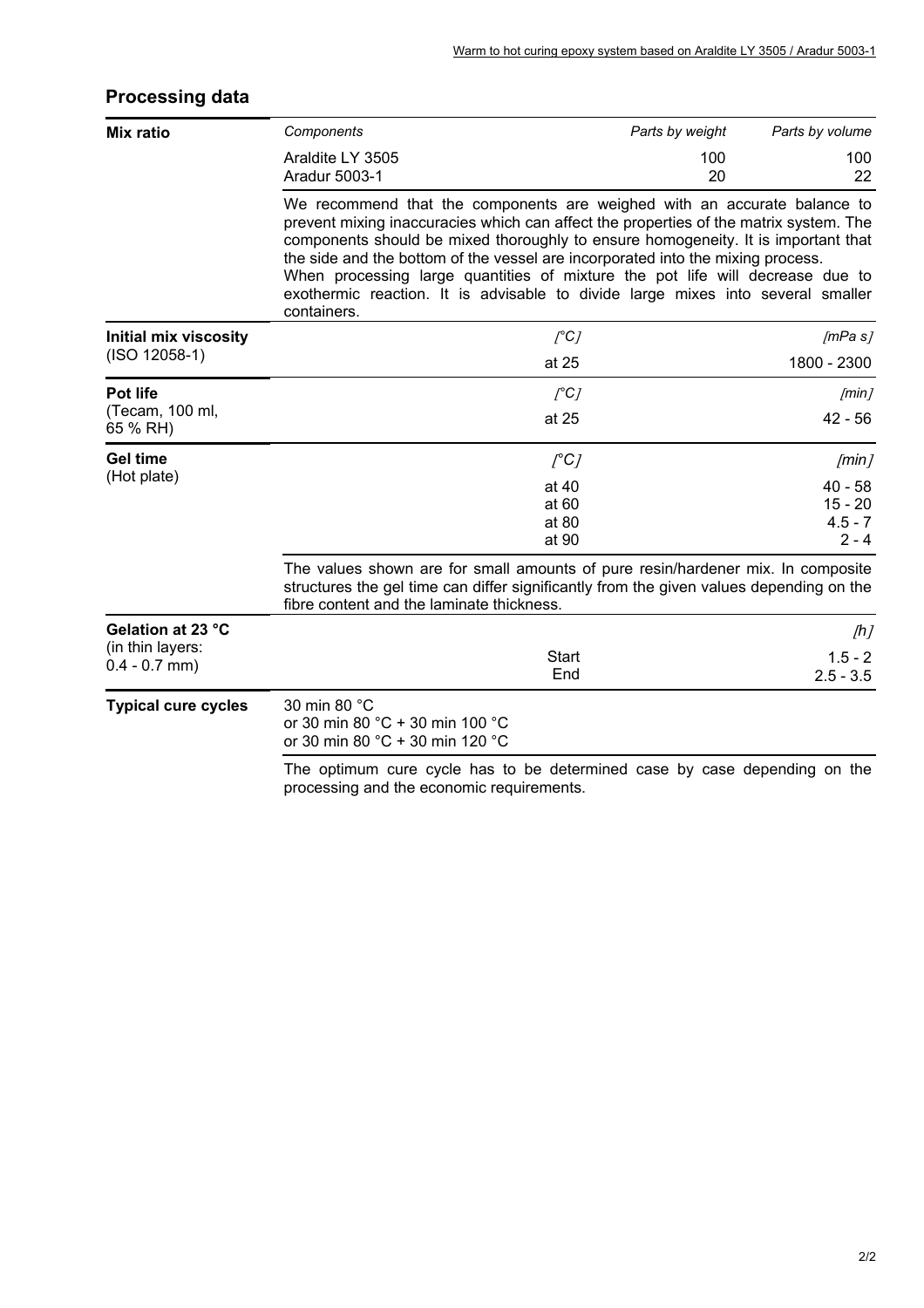| <b>Glass transition</b>    | Cure:                           |                 | $T_G$ [°C]             |
|----------------------------|---------------------------------|-----------------|------------------------|
| temperature $(T_G)$        | 4 h 60 °C                       |                 | $77 - 85$              |
| (IEC 1006,                 | 20 min 80 °C                    |                 | $83 - 90$              |
| DSC, 10 K/min)             | 30 min 80 °C                    |                 | $88 - 95$              |
|                            | 2 h 80 °C                       |                 | $95 - 102$             |
|                            | 15 min 90 °C                    |                 | $94 - 102$             |
|                            | 30 min 90 °C                    |                 | $98 - 106$             |
|                            | 1 h 90 °C                       |                 | $100 - 108$            |
|                            | 15 min 100 °C                   |                 | $100 - 108$            |
|                            | 30 min 80 °C + 30 min 100 °C    |                 | $106 - 114$            |
|                            | 30 min 80 °C + 1 h 100 °C       |                 | $108 - 118$            |
|                            | 30 min 80 °C + 2 h 100 °C       |                 | $110 - 120$            |
|                            | 30 min 80 °C + 1 h 120 °C       |                 | $120 - 126$            |
|                            | 30 min 80 °C + 30 min 140 °C    |                 | 118 - 126              |
| <b>Tensile test</b>        |                                 | Cure:           | 30 min 80 °C           |
| (ISO 527)                  |                                 |                 | + 2 h 100 °C           |
|                            | Tensile strength                | [MPa]           | 76 - 90                |
|                            | Elongation at tensile strength  | [%]             | $3.8 - 4.8$            |
|                            | Ultimate strength               | [MPa]           | 75 - 88                |
|                            | Ultimate elongation             | [%]             | $3.8 - 5.0$            |
|                            | Tensile modulus                 | [MPa]           | 3150 - 3350            |
| <b>Flexural test</b>       |                                 | Cure:           | 30 min 80 °C           |
| (ISO 178)                  |                                 |                 | $+ 2h100 °C$           |
|                            | Flexural strength               | [MPa]           | 140 - 150              |
|                            | Elongation at flexural strength | [%]             | $6.5 - 7.5$            |
|                            | Ultimate strength               | [MPa]           | 138 - 148              |
|                            | Ultimate elongation             | [%]             | $7.0 - 8.0$            |
|                            | Flexural modulus                | [MPa]           | 3200 - 3400            |
| <b>Fracture properties</b> |                                 | Cure:           | 30 min 80 °C           |
| <b>Bend notch test</b>     |                                 |                 | $+ 2h100 °C$           |
| (PM 258-0/90)              | Fracture toughness $K_{1C}$     | $[MPa\sqrt{m}]$ | $0.90 - 1.05$          |
|                            | Fracture energy G <sub>1C</sub> | $[J/m^2]$       | $210 - 280$            |
| <b>Water absorption</b>    | Immersion:                      | Cure:           | 30 min 80 °C           |
| (ISO 62)                   |                                 |                 | + 2 h 100 $^{\circ}$ C |
|                            | 1 day $H_2O$ 23 °C              | [%]             |                        |
|                            | 10 days $H_2O$ 23 °C            | [%]             | $0.05 - 0.15$          |
|                            |                                 |                 | $0.30 - 0.38$          |
|                            |                                 |                 |                        |

#### **Properties of the cured, neat formulation**

# **Properties of the cured, reinforced formulation**

| <b>Flexural test</b><br>(ISO 178)                                                                                                                                                                                    | Samples: 12 layers E-glass fabric UD (425 g/m <sup>2</sup> )<br>Laminate thickness: 3.1 - 3.25 mm<br>Fibre volume content: 61 - 64 %<br>Cure: 30 min 80 $^{\circ}$ C + 2 h 100 $^{\circ}$ C |                                      |                                             |
|----------------------------------------------------------------------------------------------------------------------------------------------------------------------------------------------------------------------|---------------------------------------------------------------------------------------------------------------------------------------------------------------------------------------------|--------------------------------------|---------------------------------------------|
|                                                                                                                                                                                                                      | Flexural strength<br>Ultimate elongation<br>Flexural modulus                                                                                                                                | [MPa]<br>$\lceil \% \rceil$<br>[MPa] | 1050 - 1300<br>$2.6 - 3.0$<br>38000 - 42000 |
| Short beam: 12 layers E-glass fabric UD (425 $q/m^2$ )<br>Interlaminar shear<br>Laminate thickness: 3.1 - 3.25 mm<br>strength<br>Fibre volume content: 61 - 64 %<br>(ASTM D 2344)<br>Cure: 30 min 80 °C + 2 h 100 °C |                                                                                                                                                                                             |                                      |                                             |
|                                                                                                                                                                                                                      | Shear strength                                                                                                                                                                              | [MPa]                                | $62 - 68$                                   |